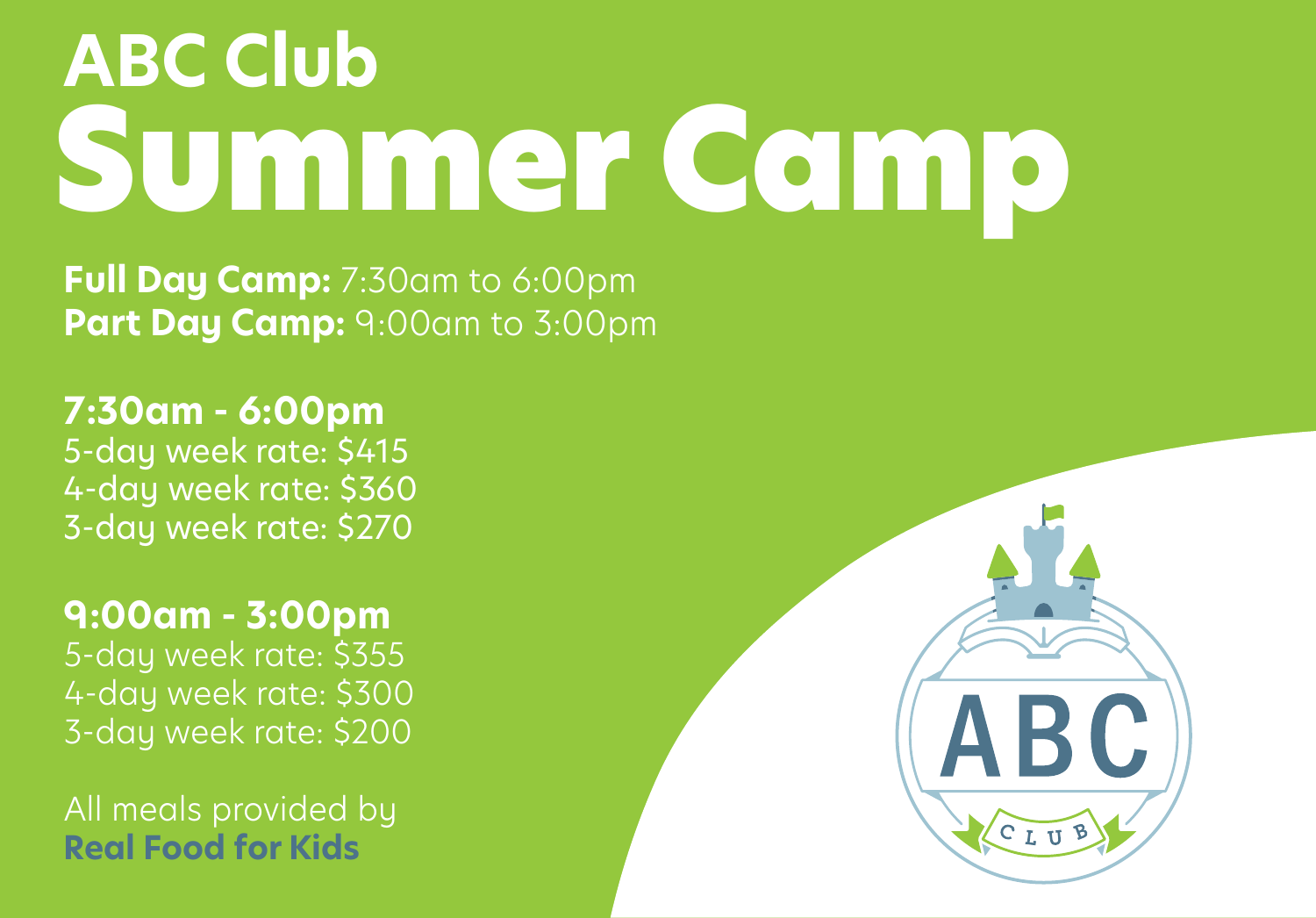### Mindfulness Week July 4 - 8th, 2022

The focus this week will be on self-care and learning to listen to, and hear, our bodies. We will spend time looking at 'who we are' and the type of people we would like to be. Taking care of ourselves is an important skill to have as we grow through life, learning this at a young age will help children navigate stresses and challenges they face in the coming months and years. Kindness is truly a superwpower that benefits boh the giver and receiver, we will be looking at how we can grow this skill in our lives and in our community.

### Discovery & Innovation Week July 11th - 15th, 2022

Our children are growing up in the fastest moving and most dynamic era in human history! We want to give them the tools to lead them down the path to discovery and innovation. This exciting theme will encourage children to get hands on in developing experiments across different areas and making observations, hypotheses, and determining outcomes. Throughout this process, children are flaming their thirst for knowledge and most importantly FUN!

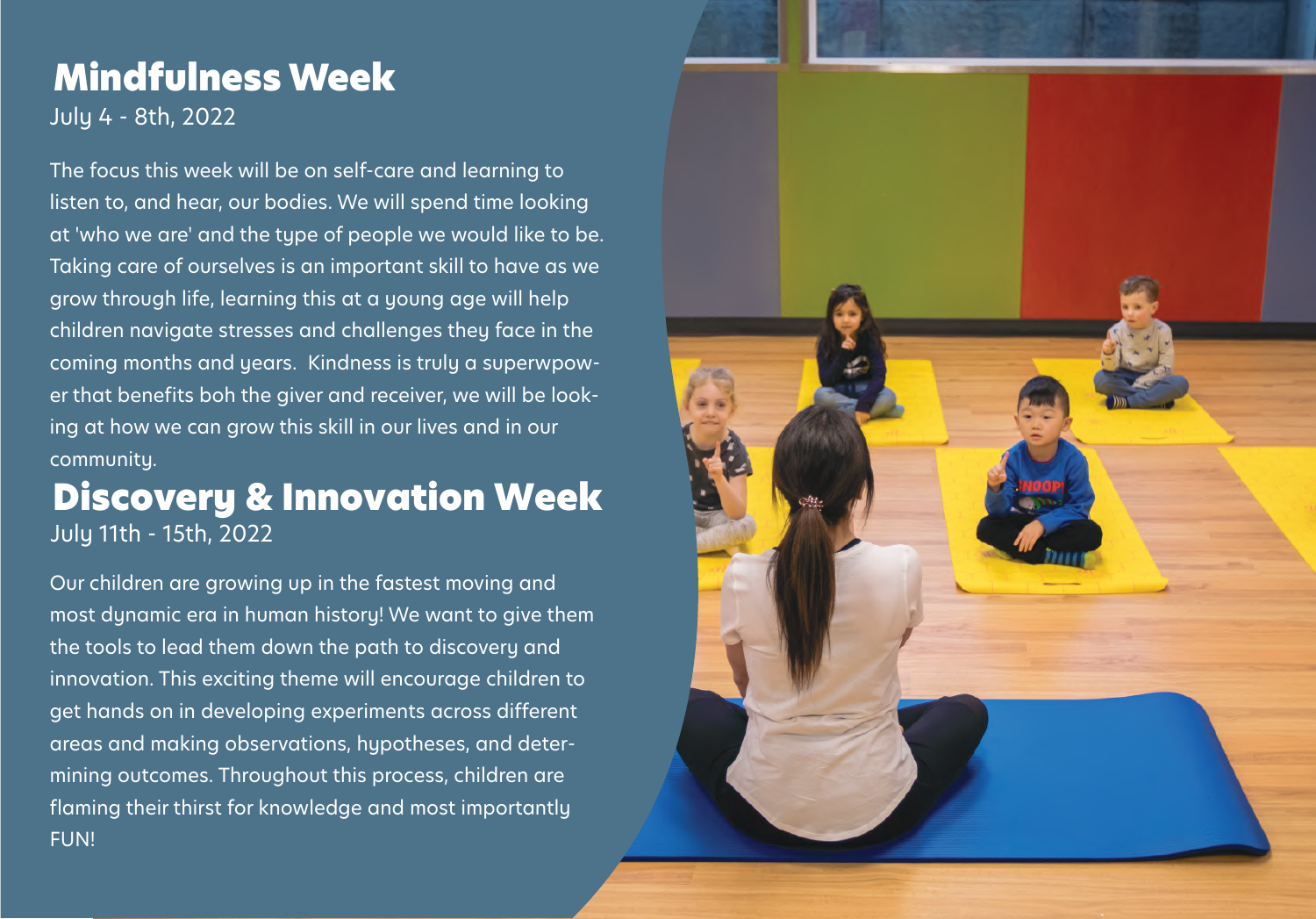### Lights, Camera, Action

July 18th - 22nd, 2022

Calling all children who love the performing arts! This week we will be focusing on all things theatrical; music, acting, and dance. As well, we will explore photography. Children will learn to take picture and work a camcord. The children will work on creating their own play/short story as well as learning dance routines as part of the fun. This week will help the children learn to channel their creative energy to create art while fostering their confidence, self-esteem, and team spirit!

### Design, Create, Construct July 25th - 29th, 2022

This week our children will learn to design projects, create how they will accomplish this task, and construct the final project. Children will take ownership of their ideas and execute projects independantly and as a group. Building structures encourages children to test spatial relationships and mentally rotate objects in the mind's eye. Such practice leads kids to develop superior spatial abilities and there is clear evidence to prove this.

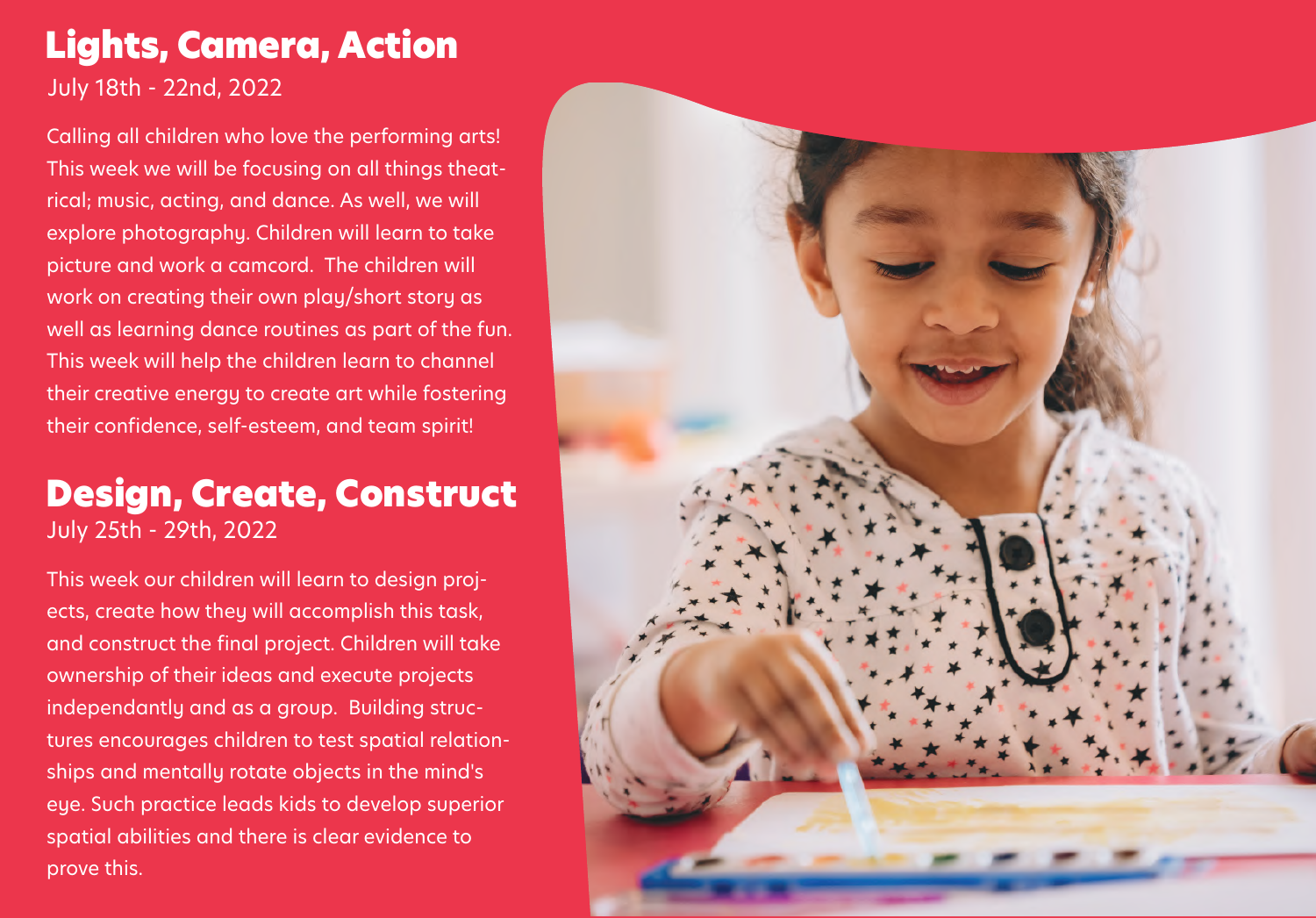## Sports & Fitness Week

August 2nd- 5th, 2022

Nowadays, much of our time is focused on the indoors and spent using technology. This week is an opportunity to rediscover a love for the outdoors and being active. Excercise and fitness plays a vital role in keeping children healthy, both physically and menatally. This week we will have a wide variety of sports and fitness activities that promote helathy bodies and minds. We willl also be discussing nutrition and brainstorming ideas of how we can make simple changes to our daily lives and routines that will set us on the right track for the years to come!

### STEAM Week August 8th - 12th, 2022

STEAM week will give the children the opportunity to embrace their love of learning and inquiry. We will be focusing on the 5 main topics, science, technology, engineering, arts and math. The children will be encouraged to explore fun activities such as coding, experimentation, card games, and a variety of creative exploartions; all guided by their imagination and natural curoisity. This theme also encourages the children to develop thie crritical-thinking, problem-solving and, social team-building skills.

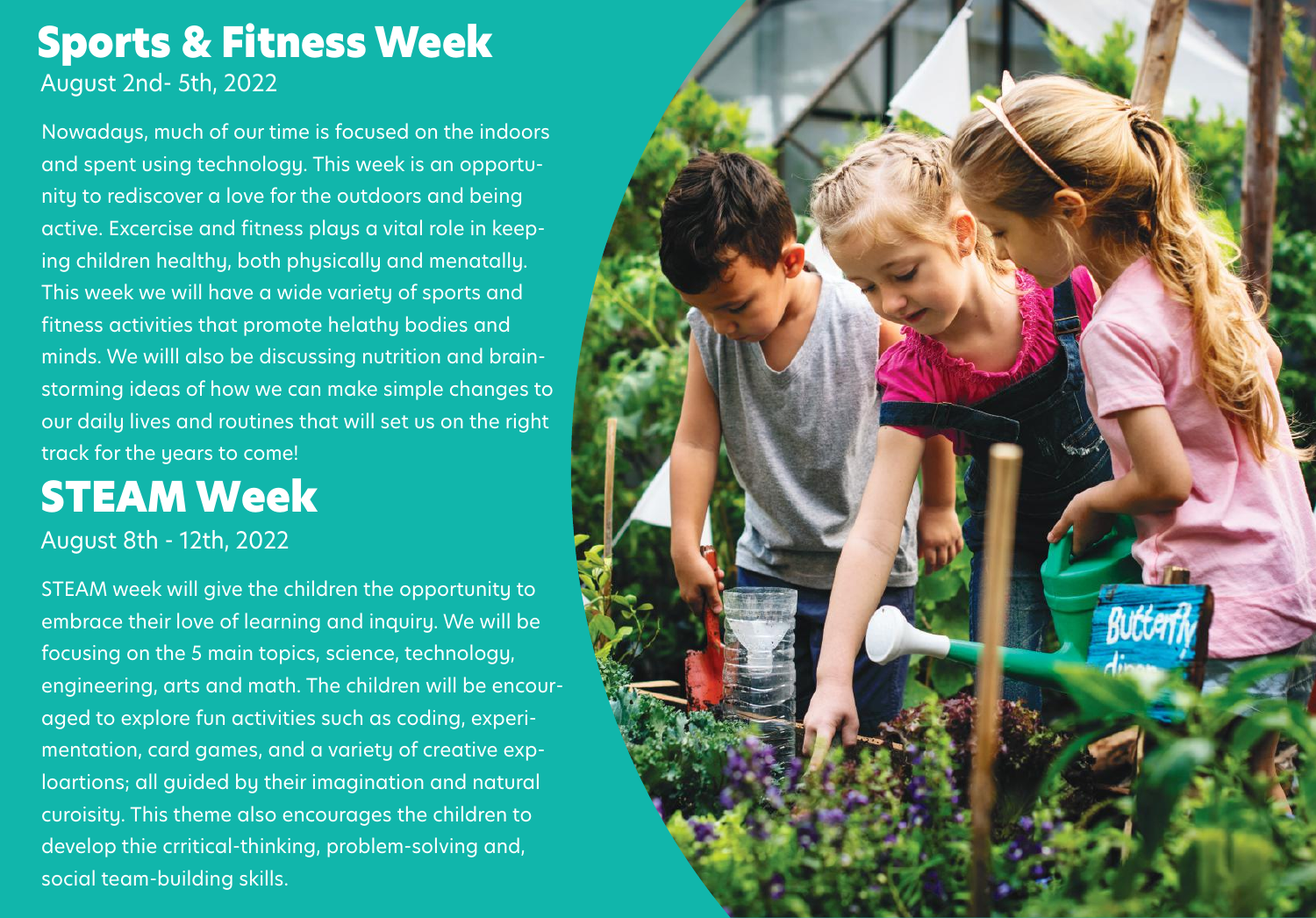### Mystery and Games Week August 15th - 19th, 2022

This week children will be challenged with games and mysteries. Board games offer opportunity for early learning. Even simple games help young players identify colours, count spaces, and develop hand-eye coordination and dexterity in moving cards and oieces around the board. Board games are an easy way to encourage healthy brain development in older kids and teens. Children will also be given the opportunity to problem solve mysteries set up. They will have an oppornuity to work as a team in our escape room.

### Earth Exploration: Past, Present and Future!

#### August 23rd - 27th, 2022

Children will have the opportunity to explore Earth like never before! In the Earth exploration theme children will investigate everything from archeology, geography, environments from the past, present and future, and even lift off our imaginations into space! Children will adventure through these domains, learning real life skills as they engage in both experimentation and hands on play. Our goal will be to help children appreciate that the Universe is infinite, boundless, and amazing, while the earth we live on is only a very small part of it. Whether children choose to explore dinosaurs or aliens, rocks or rocket ships, to satisfy their curiosity exploring space, astronauts, stars or solar system through a series of creative and exciting activities and workshops this theme is going to be a blast, the sky is NOT the limit!